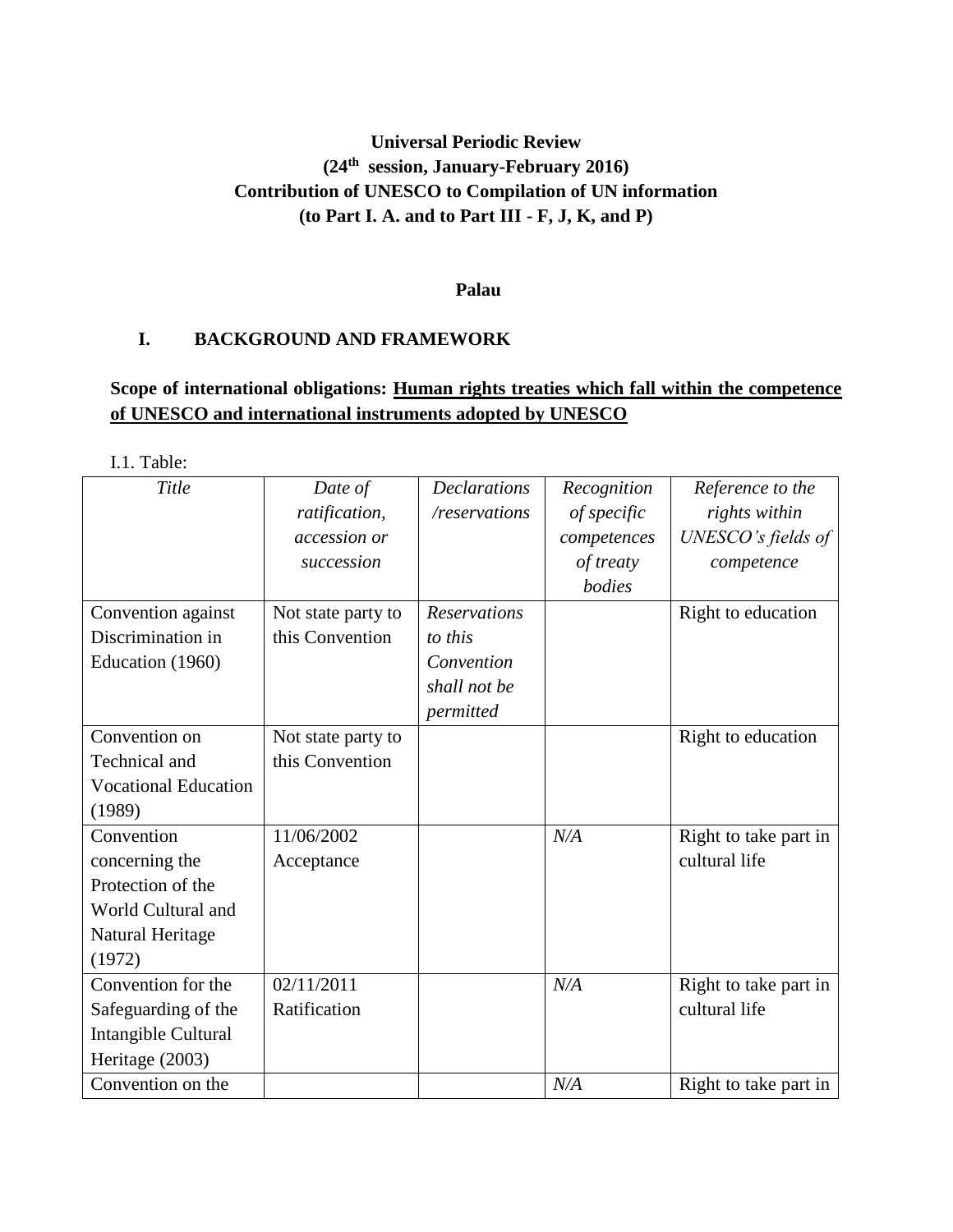| Protection and        |  | cultural life |
|-----------------------|--|---------------|
| Promotion of the      |  |               |
| Diversity of Cultural |  |               |
| Expressions (2005)    |  |               |

# **II. Input to Part III. Implementation of international human rights obligations, taking into account applicable international humanitarian law to items F, J, K, and P**

#### **Right to education**

### **1. NORMATIVE FRAMEWORK**

### **1.1.Constitutional Framework:**

l

1. The Constitution of Palau of  $1979<sup>1</sup>$  does not explicitly enshrine the right to education; however, its **Article 6** provides that "The national government shall take positive action to attain these national objectives and implement these national policies: [...] provision of public education for citizens which shall be free and compulsory as prescribed by law." With regard to religion, **Article 4, section 1** on Fundamental Rights states that "The government shall take no action to deny or impair the freedom of conscience or of philosophical or religious belief of any person nor take any action to compel, prohibit or hinder the exercise of religion. The government shall not recognize or establish a national religion, but may provide assistance to private or parochial schools on a fair and equitable basis for non-religious purposes." **Section 5** of this article enshrines the principle of equality among citizens and non-discrimination. It states that "Every person shall be equal under the law and shall be entitled to equal protection. The government shall take no action to discriminate against any person on the basis of sex, race, place of origin, language, religion or belief, social status or clan affiliation except for the preferential treatment of citizens, for the protection of minors, elderly, indigent, physically or mentally handicapped, and other similar groups, and in matters concerning intestate succession and domestic relations. No person shall be treated unfairly in legislative or executive investigations." With regard to language, **Article 13, section 1** specifies that "The Palauan traditional languages shall be the

<sup>1</sup> [http://www.unesco.org/education/edurights/media/docs/c4679995d1bddd3ef509ddc66c3cb38e80d492fe.pdf,](http://www.unesco.org/education/edurights/media/docs/c4679995d1bddd3ef509ddc66c3cb38e80d492fe.pdf) Accessed on 19/02/2015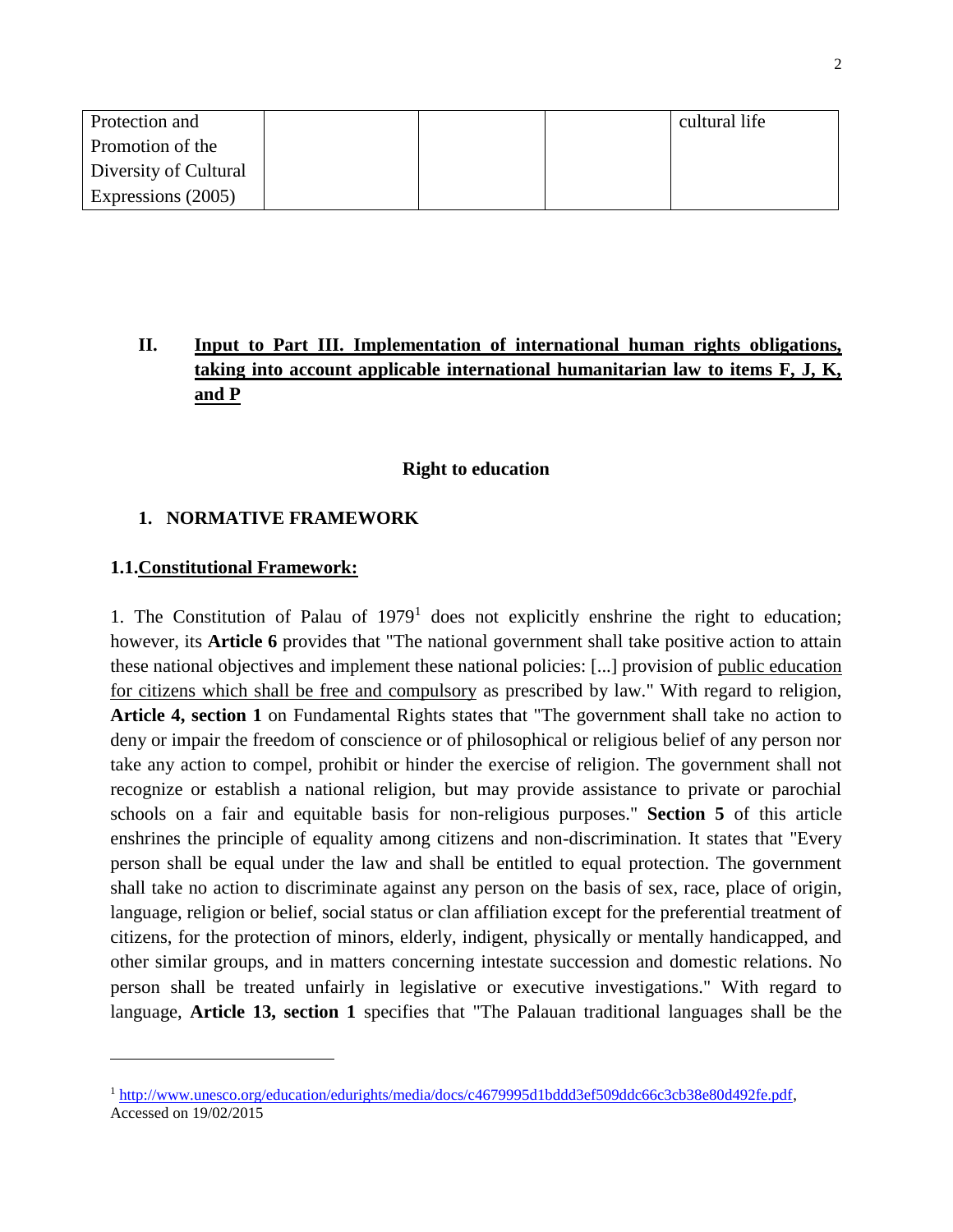national languages. Palauan and English shall be the official languages. The Olbiil Era Kelulau shall determine the appropriate use of each language."

2. "To address financial short-falls in the education sector, the National Development Plan (1996) proposed that fees be introduced for secondary education. This was a controversial recommendation that the public, in general, opposes. To ensure that public education will remain free, the **Constitutional Convention in 2006<sup>2</sup>** proposed a constitutional amendment that clarifies current language by stipulating that public education in grades 1-12 is to be provided without charge to all citizens. This amendment will go before the voters in November 2008."<sup>3</sup>

### **1.2.Legislative Framework:**

3. **"Section 2** of the **1989 ROP's Special Education Act** "The Programs and Services for Handicapped Children Act of 1989"**, amended 1996,** declares: 'It is the responsibility of the national government to provide full educational opportunities and necessary related services to each handicapped child in order to ensure that each handicapped child acquires the skills and knowledge necessary to lead a fulfilling and productive life as a citizen of the Republic. It is further recognized that such educational opportunities and related services shall be provided in regular classrooms and regular schools or other environments which provide education and interaction with nondisabled children'." <sup>4</sup>

4. The **Public Law 4–57** provides for public policy related to educational and occupational development. "This Law states that the national government of the Republic of Palau will provide an educational system that enables citizens to participate in the development of the Republic and gain knowledge in all areas:

*The purposes of education in the Republic are to increase citizen participation in economic and social development, to unify the Republic by giving the people knowledge of their islands, economy, government and world, and to provide citizens of the Republic with the knowledge and skills required for self-development and the development of the Republic. These skills include professional and vocational, as well as social and political, abilities*."<sup>5</sup>

<sup>&</sup>lt;sup>2</sup> Certification of adoption proposed amendments to e constitution of the republic of Palau, 2005, [https://www.unodc.org/tldb/pdf/Palau\\_Second\\_Constitutional\\_Convention.pdf,](https://www.unodc.org/tldb/pdf/Palau_Second_Constitutional_Convention.pdf) Accessed on 19/02/2015

<sup>&</sup>lt;sup>3</sup> "Plus 5" Review of the 2002 Special Session on Children and World Fit for Children Plan of Action, Country report, p. 10, [http://www.unicef.org/worldfitforchildren/files/Palau\\_WFFC5\\_Report.pdf,](http://www.unicef.org/worldfitforchildren/files/Palau_WFFC5_Report.pdf) Accessed on 19/02/2015 <sup>4</sup> Palau, Ministry of Education, Special Education Policies, p. 36,

[http://www.unesco.org/education/edurights/media/docs/26cf273f5c6d419e8c991a1745510433783ec470.pdf,](http://www.unesco.org/education/edurights/media/docs/26cf273f5c6d419e8c991a1745510433783ec470.pdf) Accessed on 19/02/2015

<sup>5</sup> Education master plan 2006-2016, p. 8,

[http://www.unesco.org/education/edurights/media/docs/e51733290f3523016b8384e8a0ec6da32de9fcff.pdf,](http://www.unesco.org/education/edurights/media/docs/e51733290f3523016b8384e8a0ec6da32de9fcff.pdf) [http://www.paddle.usp.ac.fj/collect/paddle/index/assoc/pal005.dir/doc.pdf,](http://www.paddle.usp.ac.fj/collect/paddle/index/assoc/pal005.dir/doc.pdf) Accessed on 19/02/2015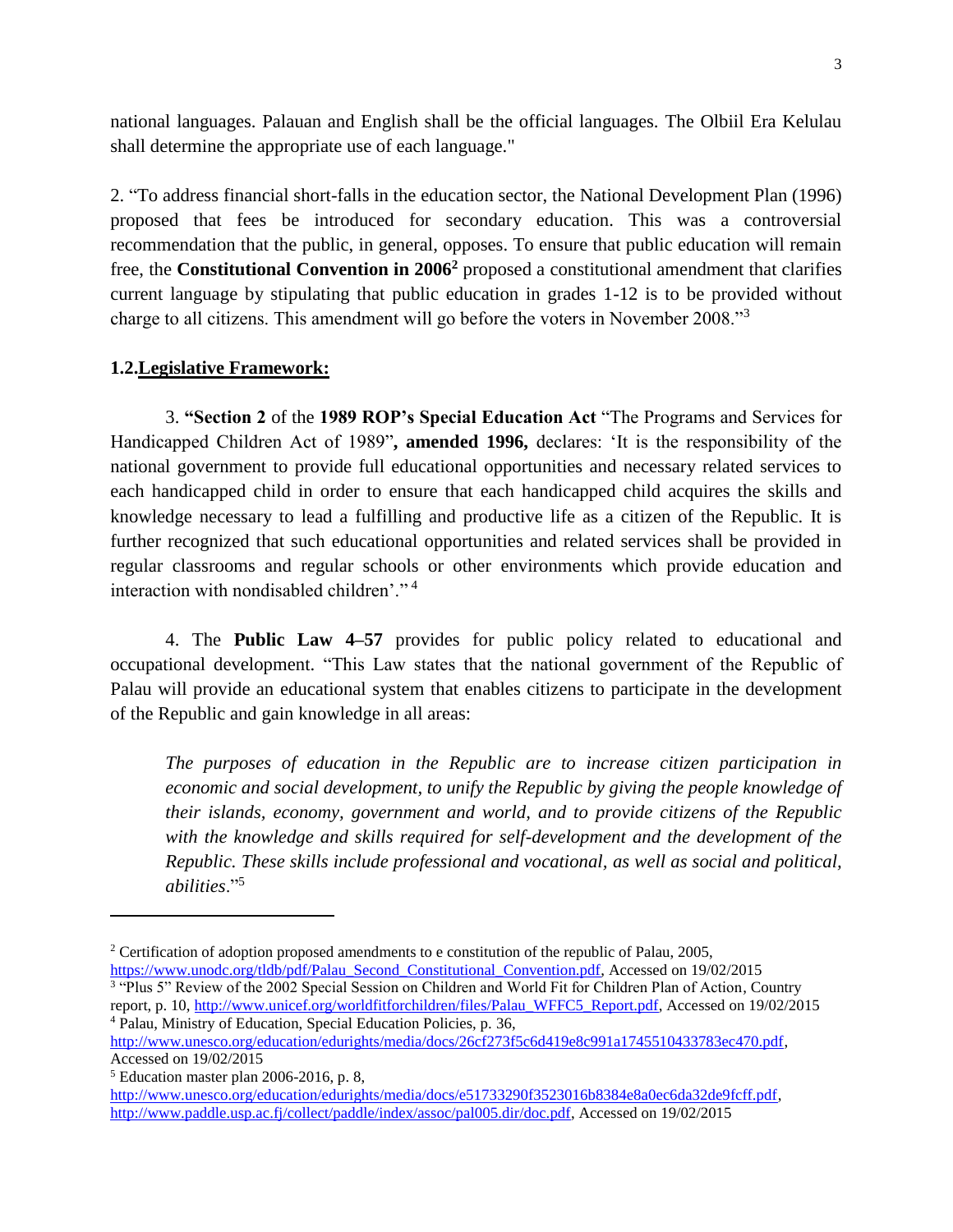5. "In 2000 this law was amended to require mandatory school participation to age 17 (up from age 14) or high school graduation."<sup>6</sup>

6. "The **No Child Left Behind Act of 2001<sup>7</sup> (NCLB)** aims to provide technical assistance to state education agencies to build their capacity in developing and implementing initiatives in the following areas of need:

• Teacher Quality. Due to the geographic span in remote areas and the limited access to postsecondary education programs, teacher quality is impacted in two areas: recruiting highly qualified and/or certified teachers, and providing and maintaining sustained and relevant professional development.

• Principal Leadership. Increasing demands and the changing role of school principals, combined with the number of schools in remote and isolated areas, creates the need to recruit, retain, and support effective instructional leaders who are able to guide the change process.

• Students, Families, and Communities. Schools are not isolated institutions, and with our cultural, geographic, and language diversity, we need to find more and better ways to engage students, families, and community members in supporting improved student achievement for all students.

• Standards and Assessment. The proficiency requirements for all students present a challenge for this region as we strive to align standards-based curriculum, instruction, and assessment within a framework of culturally and linguistically diverse populations.

• Literacy and Language. In order to support improved literacy with indigenous groups, as well as among the many struggling readers of all ages, the use of indigenous languages, cultures, and English proficiency must be addressed."<sup>8</sup>

## 7. The **Family Educational Rights and Privacy Act**<sup>9</sup>

<sup>&</sup>lt;sup>6</sup> "Plus 5" Review of the 2002 Special Session on Children and World Fit for Children Plan of Action, Country report, p. 10, [http://www.unicef.org/worldfitforchildren/files/Palau\\_WFFC5\\_Report.pdf,](http://www.unicef.org/worldfitforchildren/files/Palau_WFFC5_Report.pdf) Accessed on 19/02/2015 <sup>7</sup> [http://www.gpo.gov/fdsys/pkg/PLAW-107publ110/pdf/PLAW-107publ110.pdf,](http://www.gpo.gov/fdsys/pkg/PLAW-107publ110/pdf/PLAW-107publ110.pdf) Accessed on 19/02/2015

<sup>8</sup> Education master plan 2006-2016, pp. 4-5,

[http://www.paddle.usp.ac.fj/collect/paddle/index/assoc/pal005.dir/doc.pdf,](http://www.paddle.usp.ac.fj/collect/paddle/index/assoc/pal005.dir/doc.pdf)

[http://www.unesco.org/education/edurights/media/docs/e51733290f3523016b8384e8a0ec6da32de9fcff.pdf,](http://www.unesco.org/education/edurights/media/docs/e51733290f3523016b8384e8a0ec6da32de9fcff.pdf) Accessed on 19/02/2015

<sup>9</sup> Palau Special education policies, [http://planipolis.iiep.unesco.org/upload/Palau/Palau.Special-Education-Policy-](http://planipolis.iiep.unesco.org/upload/Palau/Palau.Special-Education-Policy-2009.pdf)[2009.pdf,](http://planipolis.iiep.unesco.org/upload/Palau/Palau.Special-Education-Policy-2009.pdf) Accessed on 19/02/2015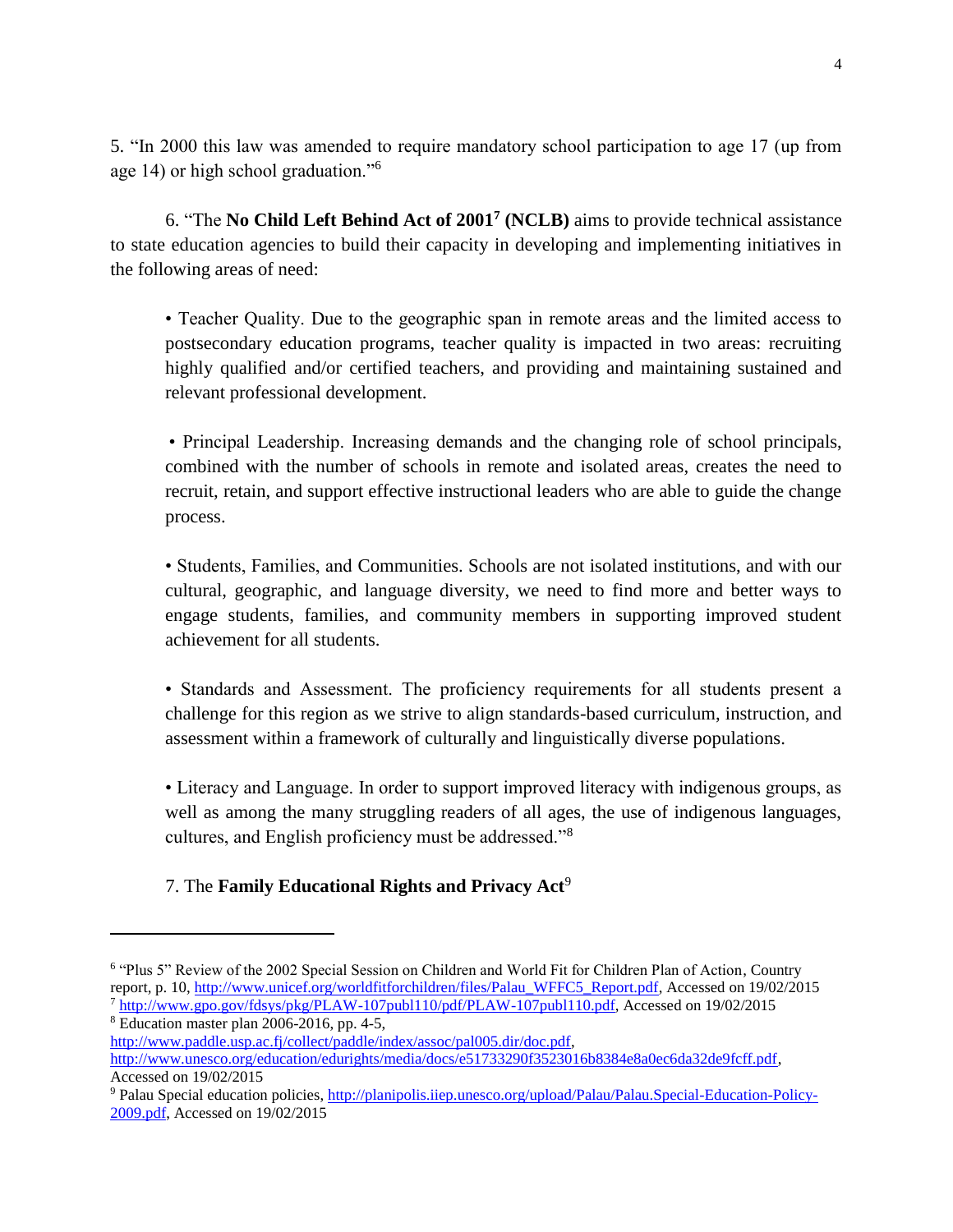### 8. The **Public Law (RPPL) 6-25 (***Educational Assessment Act of 2002***)** 10

9. "Two labour laws specifically refer to children: (a) persons under the age of 16 are prohibited from employment on foreign trading vessels except if operated by a single family (**PNC 7.16**); and (b) persons under the age of 21 are prohibited from employment in premises used for serving or consuming alcohol **(PNC 11.1064**). By regulation of the Ministry of Commerce and Trade, no person under the age of 21 years is allowed to obtain a foreign labour permit."<sup>11</sup>

## **1.3.Policy Framework:**

## **i) General information**

10. The new **Palau Education Master Plan 2006–2016**<sup>12</sup> is built on "the progress made by its immediate predecessor, the Palau 2000 Master Plan for Educational Improvement, 1995–2005. Furthermore, the Palau Education Master Plan 2006–2016 incorporates recommendations from the April 2006 Education Summit and the February 2006 National/State Symposium."<sup>13</sup>

11. It "serves as a road map for education in the Republic of Palau, and it points the way toward achieving a better future for our children. The prime objective of this plan is to provide basic education for all children in the Republic. This means that all of our people will be literate, both verbally and mathematically, and will be able to contribute to an improved quality of life in the Palauan communities."<sup>14</sup>

12. "Looking ahead to the next 10 years, the Palau Education Master Plan 2006–2016 aims to increase student achievement through improvement in governance and policy setting, curriculum

<sup>&</sup>lt;sup>10</sup> Education master plan 2006-2016, [http://www.paddle.usp.ac.fj/collect/paddle/index/assoc/pal005.dir/doc.pdf,](http://www.paddle.usp.ac.fj/collect/paddle/index/assoc/pal005.dir/doc.pdf) Accessed on 19/02/2015

<sup>11</sup> "Plus 5" Review of the 2002 Special Session on Children and World Fit for Children Plan of Action, country report, p. 18, [http://www.unicef.org/worldfitforchildren/files/Palau\\_WFFC5\\_Report.pdf,](http://www.unicef.org/worldfitforchildren/files/Palau_WFFC5_Report.pdf) Accessed on 19/02/2015 <sup>12</sup> [http://www.paddle.usp.ac.fj/collect/paddle/index/assoc/pal005.dir/doc.pdf,](http://www.paddle.usp.ac.fj/collect/paddle/index/assoc/pal005.dir/doc.pdf)

[http://www.unesco.org/education/edurights/media/docs/e51733290f3523016b8384e8a0ec6da32de9fcff.pdf,](http://www.unesco.org/education/edurights/media/docs/e51733290f3523016b8384e8a0ec6da32de9fcff.pdf) Accessed on 19/02/2015

 $13$  Education master plan 2006-2016, p. x,

[http://www.unesco.org/education/edurights/media/docs/e51733290f3523016b8384e8a0ec6da32de9fcff.pdf,](http://www.unesco.org/education/edurights/media/docs/e51733290f3523016b8384e8a0ec6da32de9fcff.pdf) Accessed on 19/02/2015

<sup>&</sup>lt;sup>14</sup> Education master plan 2006-2016, p. ix,

[http://www.unesco.org/education/edurights/media/docs/e51733290f3523016b8384e8a0ec6da32de9fcff.pdf,](http://www.unesco.org/education/edurights/media/docs/e51733290f3523016b8384e8a0ec6da32de9fcff.pdf) Accessed on 19/02/2015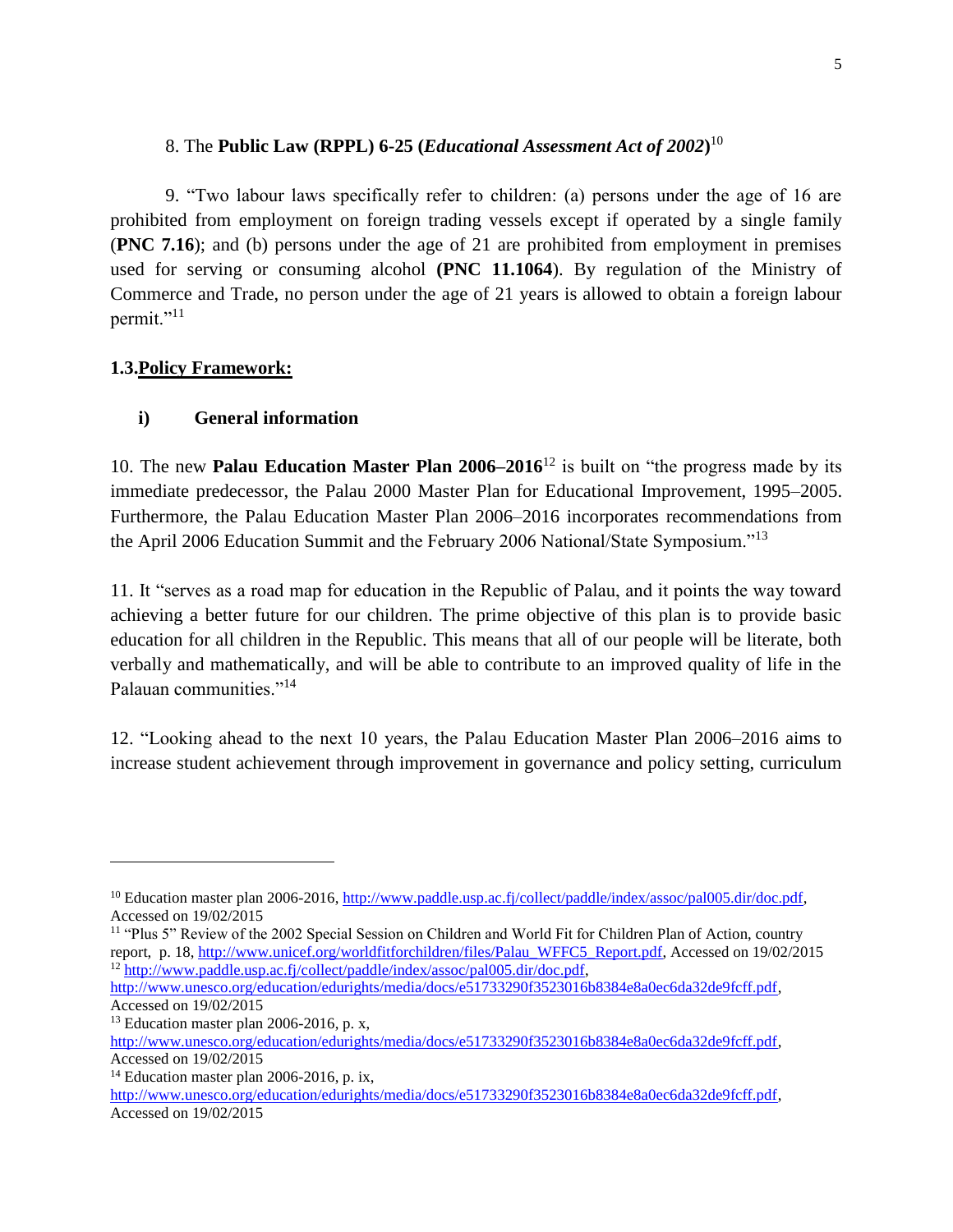and instruction, school administration and management, personnel management, and facilities and support services."<sup>15</sup>

13. The main objectives set forth in the plan to realize the vision and goal are the following:

- 1. Strengthen governance and policy setting;
- 2. Improve curriculum and instruction;
- 3. Improve school operations and management;
- 4. Improve the quality of personnel;
- 5. Improve facilities and support services.<sup>16</sup>

# **2. COOPERATION:**

14. Palau is **not party** to the 1960 UNESCO Convention against Discrimination in Education.

15. Palau **did not report** to UNESCO on the measures taken for the implementation of the 1960 UNESCO Recommendation against Discrimination in Education within the framework of the:

- **Sixth Consultation** of Member States (covering the period 1994-1999),
- **Seventh Consultation** of Member States (covering the period 2000-2005),
- **Eighth Consultation** of Member States (covering the period 2006-2011).

16. Palau did not report to UNESCO on the measures taken for the implementation of the 1974 UNESCO Recommendation concerning Education for International Understanding, Co-operation and Peace and Education relating to Human Rights and Fundamental Freedoms within the framework of the:

- **Fourth Consultation** of Member States (covering the period 2005-2008)
- **Fifth Consultation** of Member States (covering the period 2009-2012).

17. Palau did not report to UNESCO on the measures taken for the implementation of the 1976 UNESCO Recommendation on the Development of Adult Education within the framework of the **First Consultation** of Member States (1993). However, Palau did report to UNESCO within the framework of the **Second Consultation** of Member States (2011).

18. Palau is **not party** to the 1989 UNESCO Convention on Technical and Vocational Education.

 $15$  Education master plan 2006-2016, p. x,

[http://www.unesco.org/education/edurights/media/docs/e51733290f3523016b8384e8a0ec6da32de9fcff.pdf,](http://www.unesco.org/education/edurights/media/docs/e51733290f3523016b8384e8a0ec6da32de9fcff.pdf) Accessed on 19/02/2015

<sup>16</sup> Education master plan 2006-2016, pp. 34-53,

[http://www.unesco.org/education/edurights/media/docs/e51733290f3523016b8384e8a0ec6da32de9fcff.pdf,](http://www.unesco.org/education/edurights/media/docs/e51733290f3523016b8384e8a0ec6da32de9fcff.pdf) Accessed on 19/02/2015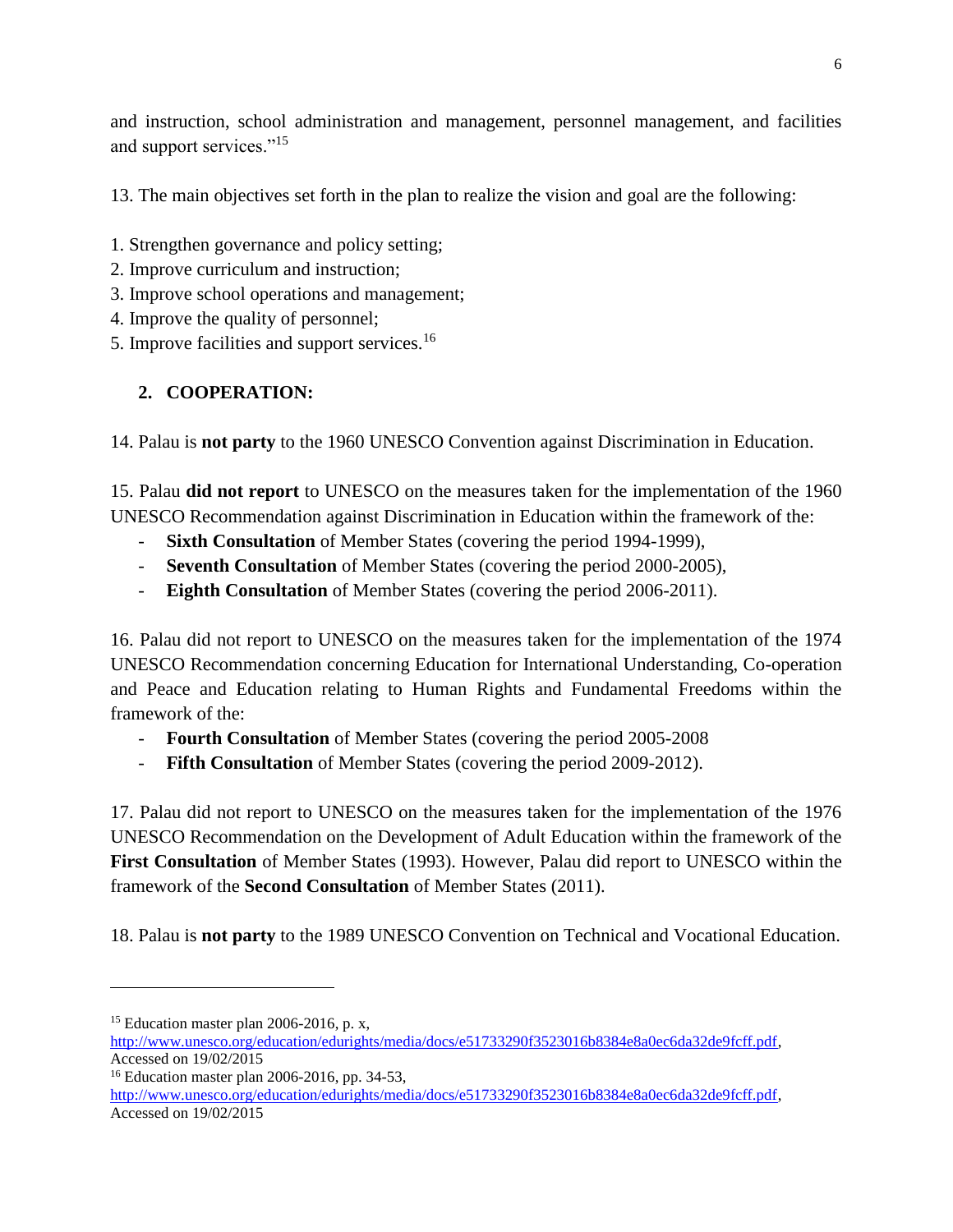#### **Freedom of opinion and expression**

### **1. CONSTITUTIONAL AND LEGISLATIVE FRAMEWORK**

19. Freedom of Expression is guaranteed under Part IV, Section 2 of the Constitution of the Republic of Palau.<sup>17</sup>

20. There is no freedom of information legislation in Palau.

### **2. MEDIA SELF-REGULATION**

21. There is no self-regulatory body in Palau.<sup>18</sup>

## **3. SAFETY OF JOURNALISTS**

22. UNESCO recorded no killing of journalists in Palau so far. Journalists operate in a safe environment.

### **III. RECOMMENDATIONS**

l

**23. Recommendations made within the framework of the first cycle of the Working Group on the Universal Periodic Review, considered on (please check the date on the following web site: [http://www.ohchr.org/EN/HRBodies/UPR/Pages/Documentation.aspx\)](http://www.ohchr.org/EN/HRBodies/UPR/Pages/Documentation.aspx)** 

24. In the Report of the Working Group on the Universal Periodic Review of 11 July 2011, various recommendations were made to Palau.

25. The following recommendations enjoy the support of Palau, which considers that they are already implemented or in the process of implementation:

i. 61.19. **Accelerate efforts aimed at raising awareness and education among the general population on human rights, particularly on the rights of women,** 

<sup>&</sup>lt;sup>17</sup> See the constitution of the Republic of Palau at then website of its embassy to the United States: www.palauembassy.com/Documents/ConstitutionE.pdf.

<sup>&</sup>lt;sup>18</sup> Pacific Media Assistance Scheme (PACMAs) report on Palau: State of media & communication report 2013, S. 7 and 11.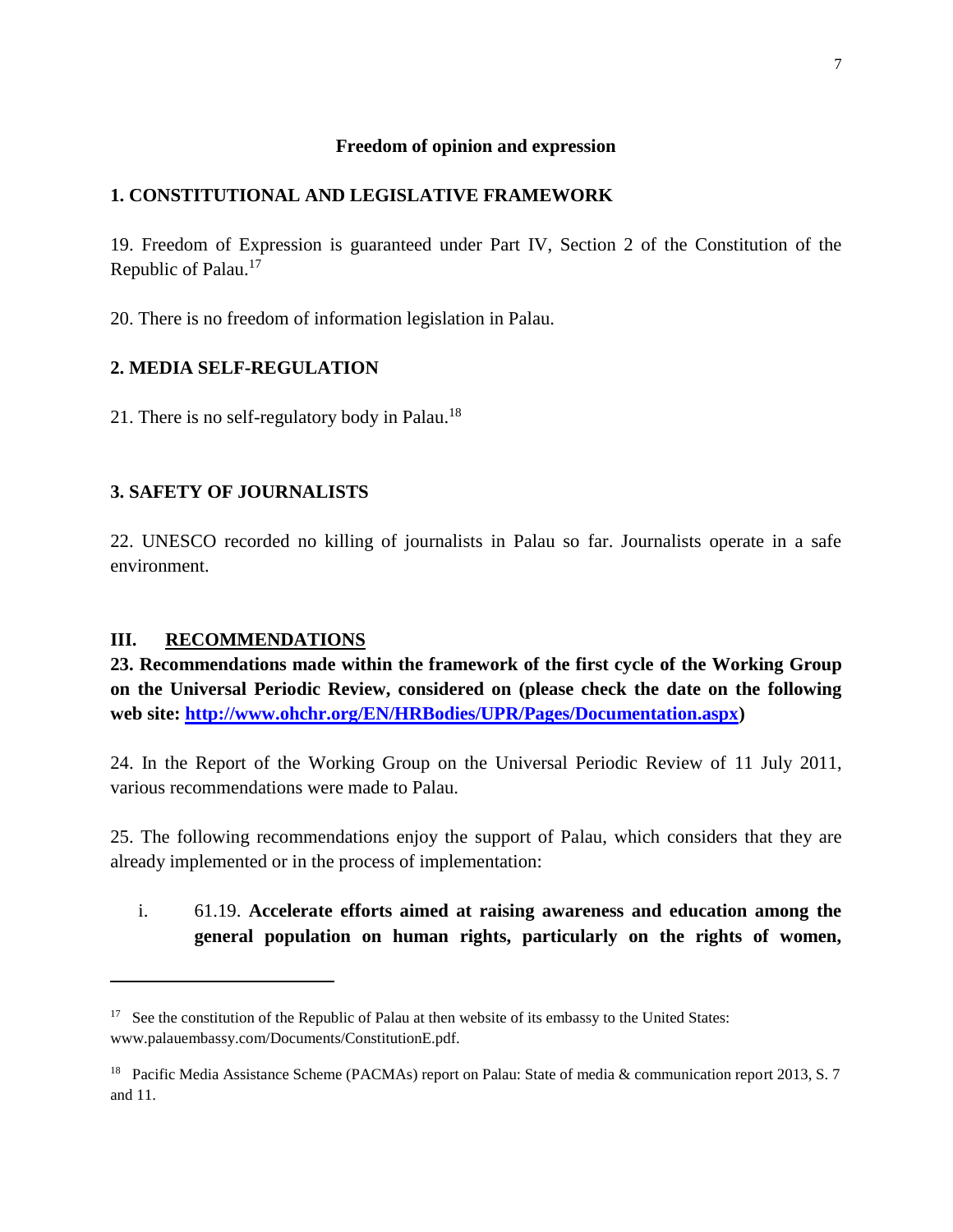**children and disabled persons (Malaysia);** 

- ii. 61.22. **Promote and protect the rights of persons with disabilities by, among others, involving persons with disabilities in all phases of ratification of the CRPD and the Palau National Policy on Disability, and ensuring access to education as well as an inclusive education system at all levels for children with disabilities (Thailand);**
- iii. 61.26. **Speed up the adoption by the Congress of the bill on family protection and ensure that this project protect the victims of violence and punish perpetrators. Establish training mechanisms on violence against women for police officers, lawyers and judges (Mexico);**
- iv. 61.43. **Prohibit and eliminate all forms of corporal punishment (Poland);**
- v. 61.44. **Prohibit the use of corporal punishment in homes and in schools and conduct awareness campaigns to reduce the scope of this action (Norway);**
- vi. 61.45. **Adopt legislation to raise public awareness to prohibit and eliminate all forms of corporal punishment (Brazil);**
- vii. 61.46. **Establish mechanisms ensuring that street children are provided with clothing, housing, health and educational services (Poland);**
- viii. 61.52. **Intensify the efforts, including through increasing the seeking of technical cooperation, for establishing special educational programmes for boys and girls with disabilities (Mexico);**

## 26. Analysis:

Palau continues its efforts for implementing the Right to Education. It adopted the new Palau Education Master Plan 2006–2016. However, Palau has not adopted programme to address the violence in schools as well as to provide human rights education, particularly to the police officers, lawyers and judges. In addition, no specific additional measures have been taken to promote inclusive education for the disabled persons.

## 27. Specific Recommendations:

1. Palau should be strongly encouraged to ratify the UNESCO Convention against Discrimination in Education.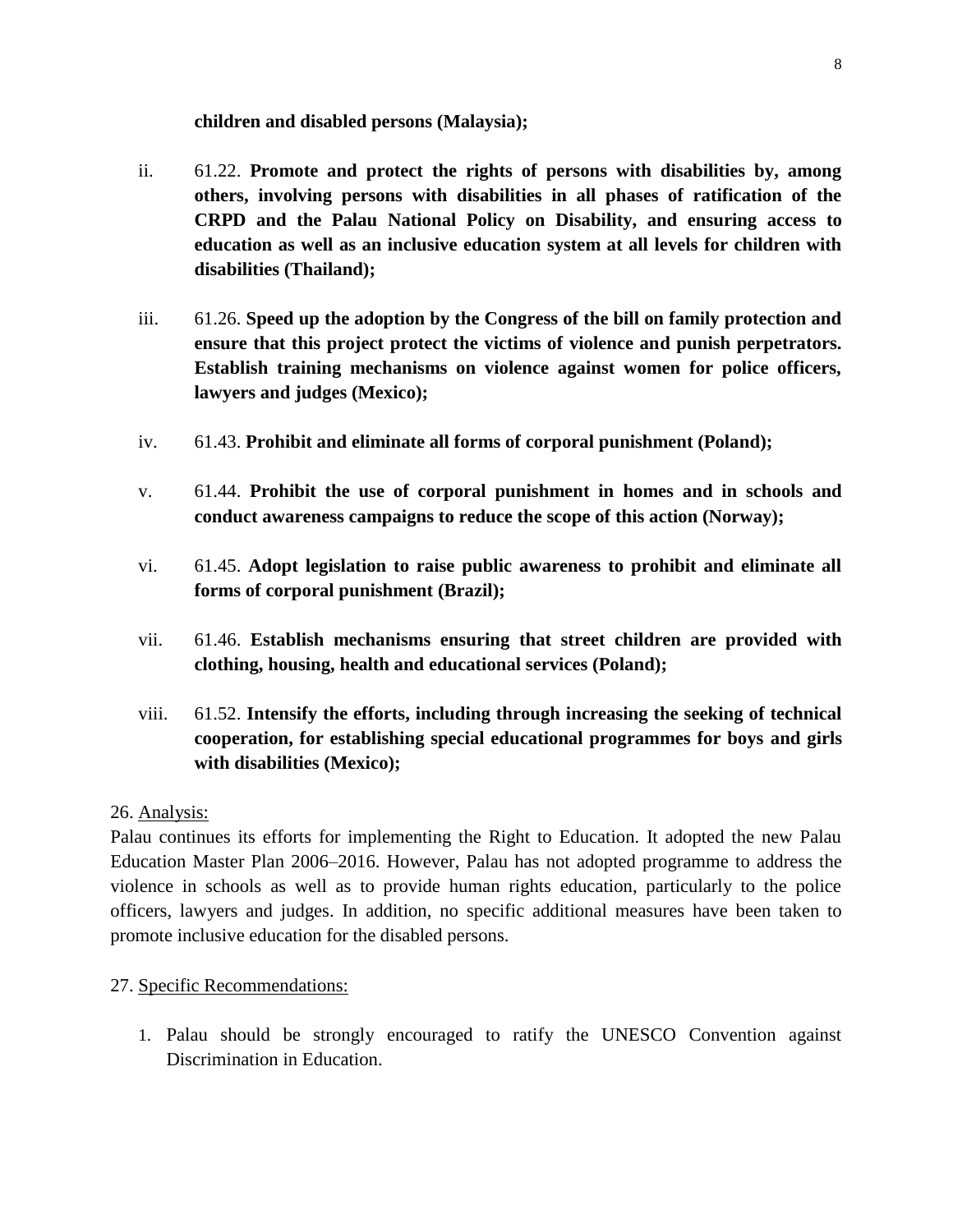- 2. Palau should be strongly encouraged to further submit state reports for the periodic consultations of UNESCO's education related standard-setting instruments.
- 3. Palau could be encouraged to further promote education for all, especially the education of persons with special needs.
- 4. Palau could be encouraged to further address violence in the educational system, particularly by implementing programmes to prohibit and eliminate all forms of corporal punishment.
- 5. Palau could be encouraged to further promote human rights education and training, especially on the rights of women, children and persons with special needs and for the police forces and law enforcement staff.

### **Cultural rights**

28. Palau is encouraged to ratify the Convention on the Protection and Promotion of the Diversity of Cultural Expressions (2005). UNESCO's cultural conventions promote access to and participation in cultural heritage and creative expressions and, as such, are conducive to implementing the right to take part in cultural life as defined in article 27 of the Universal Declaration of Human Rights and article 15 of the International Covenant on Economic, Social and Cultural Rights. In doing so, Palau is encouraged to facilitate the participation of communities, practitioners, cultural actors and NGOs from the civil society as well as vulnerable groups (minorities, indigenous peoples, migrants, refugees, young peoples and peoples with disabilities), and to ensure that equal opportunities are given to women and girls to address gender disparities.

29.As a State Party to the Convention concerning the Protection of the World Cultural and Natural Heritage (1972) and the Convention for the Safeguarding of the Intangible Cultural Heritage (2003), Palau is encouraged to fully implement the relevant provisions that promote access to and participation in cultural heritage and creative expressions and, as such, are conducive to implementing the right to take part in cultural life as defined in article 27 of the Universal Declaration of Human Rights and article 15 of the International Covenant on Economic, Social and Cultural Rights. In doing so, Palau is encouraged to give due consideration to the participation of communities, practitioners, cultural actors and NGOs from the civil society as well as vulnerable groups (minorities, indigenous peoples, migrants, refugees, young peoples and peoples with disabilities), and to ensure that equal opportunities are given to women and girls to address gender disparities.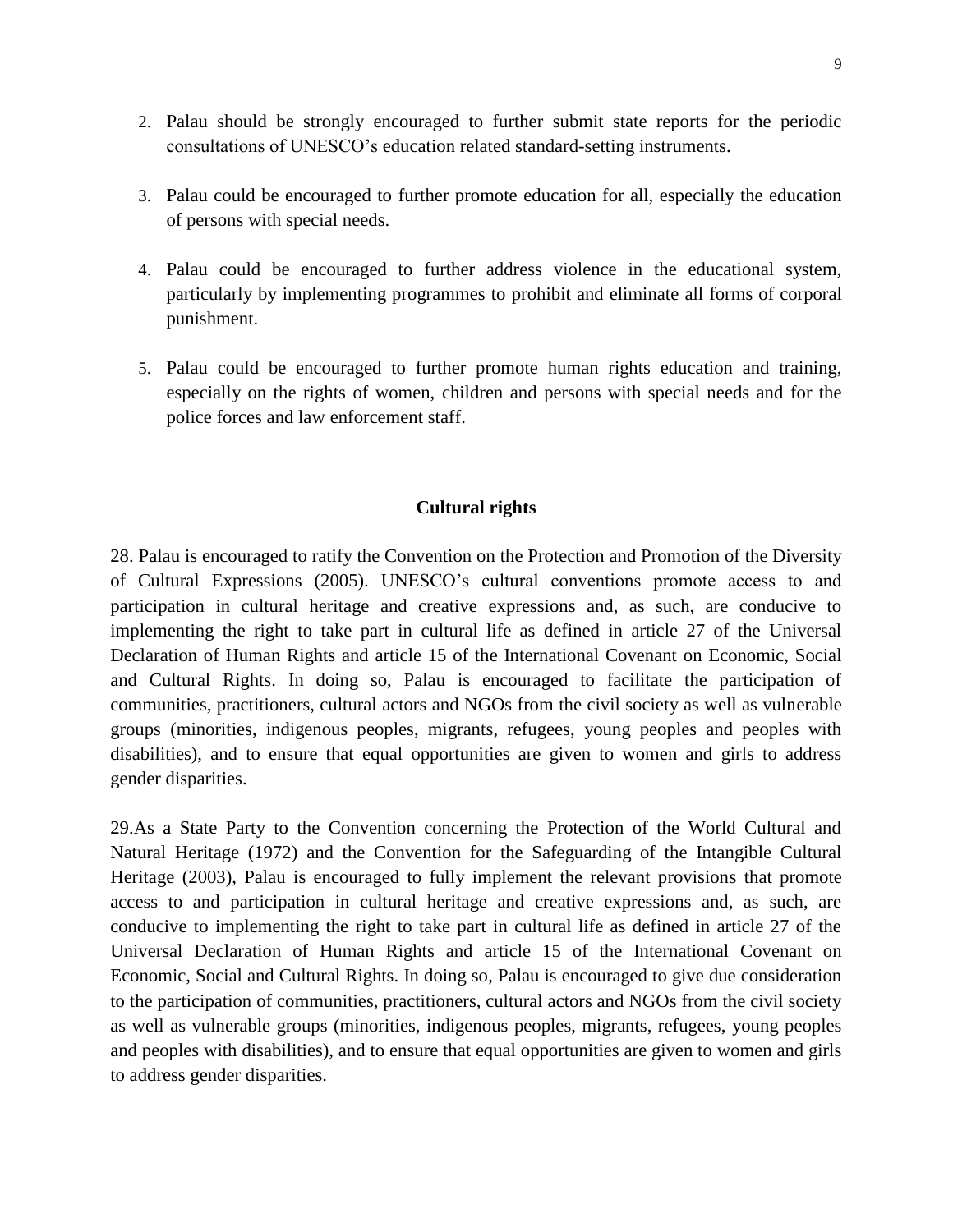#### **Freedom of opinion and expression**

30. The Republic of Palau is encouraged to introduce freedom of information law that is in accordance with international standards.<sup>19</sup>

31. The Republic of Palau is recommended to facilitate the introduction of self-regulatory mechanisms, including a Code of Ethics, among the media professionals.

## **Freedom of scientific research and the right to benefit from scientific progress and its applications**

32. **Palau**, in the framework of the 2015-2017 consultations related to the revision and monitoring of the Recommendation on the Status of Scientific Researchers is encouraged to report to UNESCO on any legislative or other steps undertaken by it with the aim to implement this international standard-setting instrument, adopted by UNESCO in 1974. The 1974 Recommendation on the Status of Scientific Researchers sets forth the principles and norms of conducting scientific research and experimental development and applying its results and technological innovations in the best interests of pursuing scientific truth and contributing to the enhancement of their fellow citizens' well-being and the benefit of mankind and peace. The Recommendation also provides the guidelines for formulating and executing adequate science and technology policies, based on these principles and designed to avoid the possible dangers and fully realize and exploit the positive prospects inherent in such scientific discoveries, technological developments and applications. **Palau** did not submit its 2011-2012 report on the implementation of the 1974 Recommendation. In providing its report in 2015-2017 on this matter, **Palau** is kindly invited to pay a particular attention to the legal provisions and regulatory frameworks which ensure that scientific researchers have the responsibility and the right to work in the spirit of the principles enshrined in the 1974 Recommendation, such as: i) intellectual freedom to pursue, expound and defend the scientific truth as they see it, and autonomy and freedom of research, and academic freedom to openly communicate on research results, hypotheses and opinions in the best interests of accuracy and objectivity of scientific results; ii) participation of scientific researchers in definition of the aims and objectives of the programmes in which they are engaged and to the determination of the methods to be adopted which should be compatible with respect for universal human rights and fundamental freedoms, as well as

<sup>&</sup>lt;sup>19</sup> See for example, General Comments No 34. of the International Covenant on Civil and Political Rights (ICCPR), 2006 Recommendation of the 87th Session Human Rights Committee, the recommendations of the UN Special Rapporteurs on the Right to Freedom of Opinion and Expression, and Resolution 1577 (2007) of the Parliamentary Assembly of the Council of Europe.